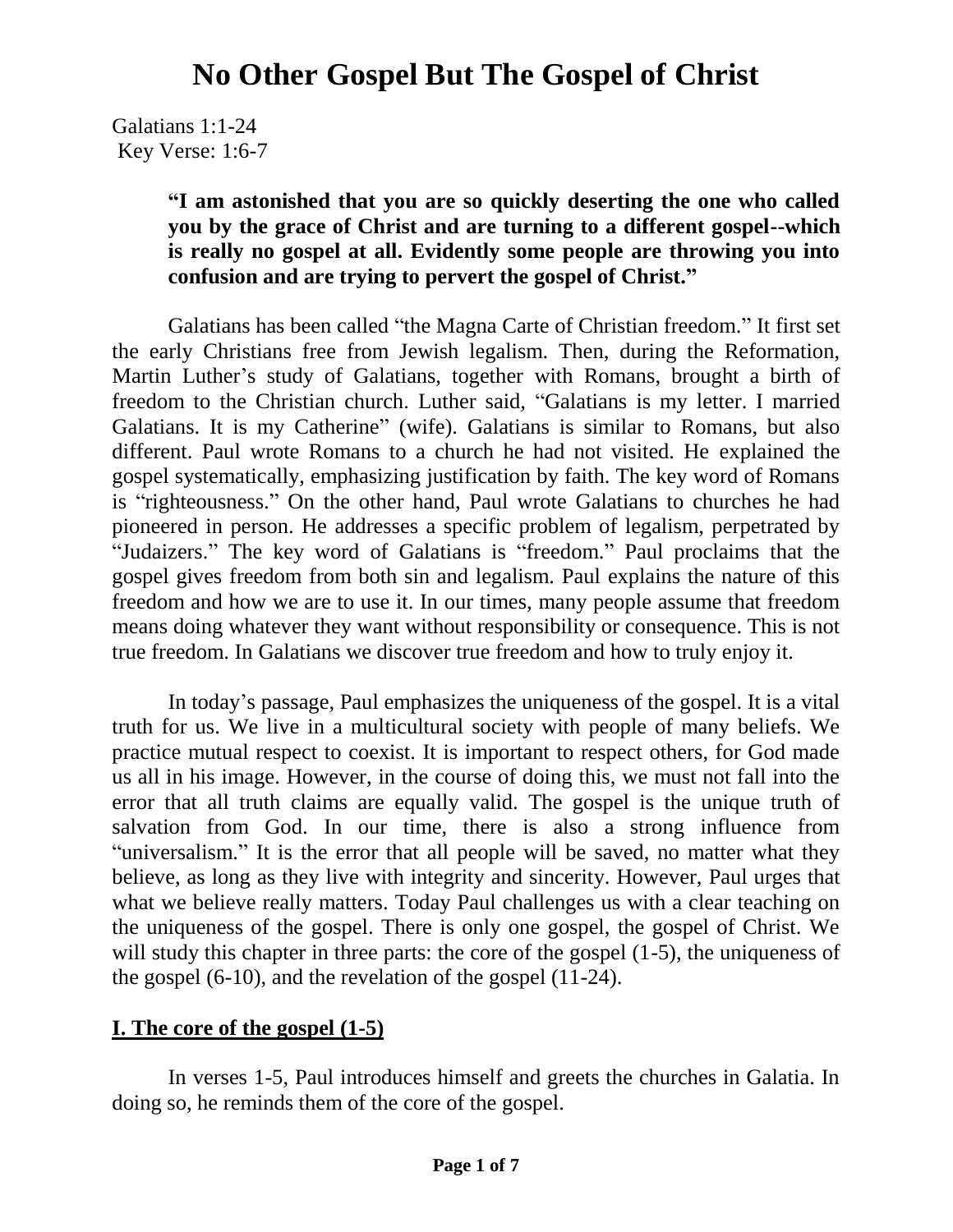Look at verse 1. **"Paul, an apostle--sent not from men nor by man, but by Jesus Christ and God the Father, who raised him from the dead...."** Paul identified himself as an apostle. It was a special claim to represent Jesus Christ and God the Father. This gave credibility and authority to his teaching. Paul emphasized that his apostleship came not from man, but from Jesus Christ. This was an unusual element of Paul's introduction which is not repeated in his other letters. Paul wrote this way in Galatians to counter the "Judaizers," who said that he was not an apostle, since he was not one of Jesus' original Twelve. They wanted to undermine Paul's authority and discredit his message so that Galatian Christians would abandon Paul and follow them. However, Paul claimed to be an apostle. It was on the basis of his personal encounter with the Risen Christ. While Paul traveled from Jerusalem to Damascus to persecute Christians, suddenly, a light from heaven flashed around him. He fell to the ground and heard a voice say to him, **"Saul, Saul, why do you persecute me?"** (Ac 9:4) It was the Risen Christ. The Risen Christ overpowered Paul with love, conquering his soul, changing him from an enemy to a follower. The Risen Christ called him to be an apostle and blessed his ministry to the Gentiles abundantly. It was nothing but the work of God by the almighty power that raised Jesus from the dead. Paul may not have known the historical Jesus who lived in Galilee, but he knew the Risen Christ intimately and received his commission from Christ. On this basis, Paul claimed to be an apostle on par with the other apostles.

There is a special quality to Paul's apostleship. He had spiritual authority from the Risen Christ to preach and explain the gospel in a way that no one else could. Paul's special perspective greatly enriches our understanding of the gospel and its application to daily life. Paul's letters in the New Testament carry the weight of Scripture (2 Pe 3:15-16). No one can claim to share Paul's apostleship in regards to writing Scripture. No one can add their personal letter to the Bible claiming that it has the same authority as Scripture. However, in another respect, we can share Paul's claim to apostleship. In Romans 1:5, Paul said, **"Through him and for his name's sake we received grace and apostleship to call people from among all the Gentiles to the obedience that comes from faith."** Anyone who receives Jesus as Savior has the same privilege and calling that Paul had to preach the gospel to the people of their times. We don't need a seminary degree, only Christ's grace of salvation and his personal calling. With this conviction and faith we can preach the gospel boldly to any person.

In verse 3, Paul blesses the Galatian churches with grace and peace from God the Father and the Lord Jesus Christ. The basis of this blessing is the gospel.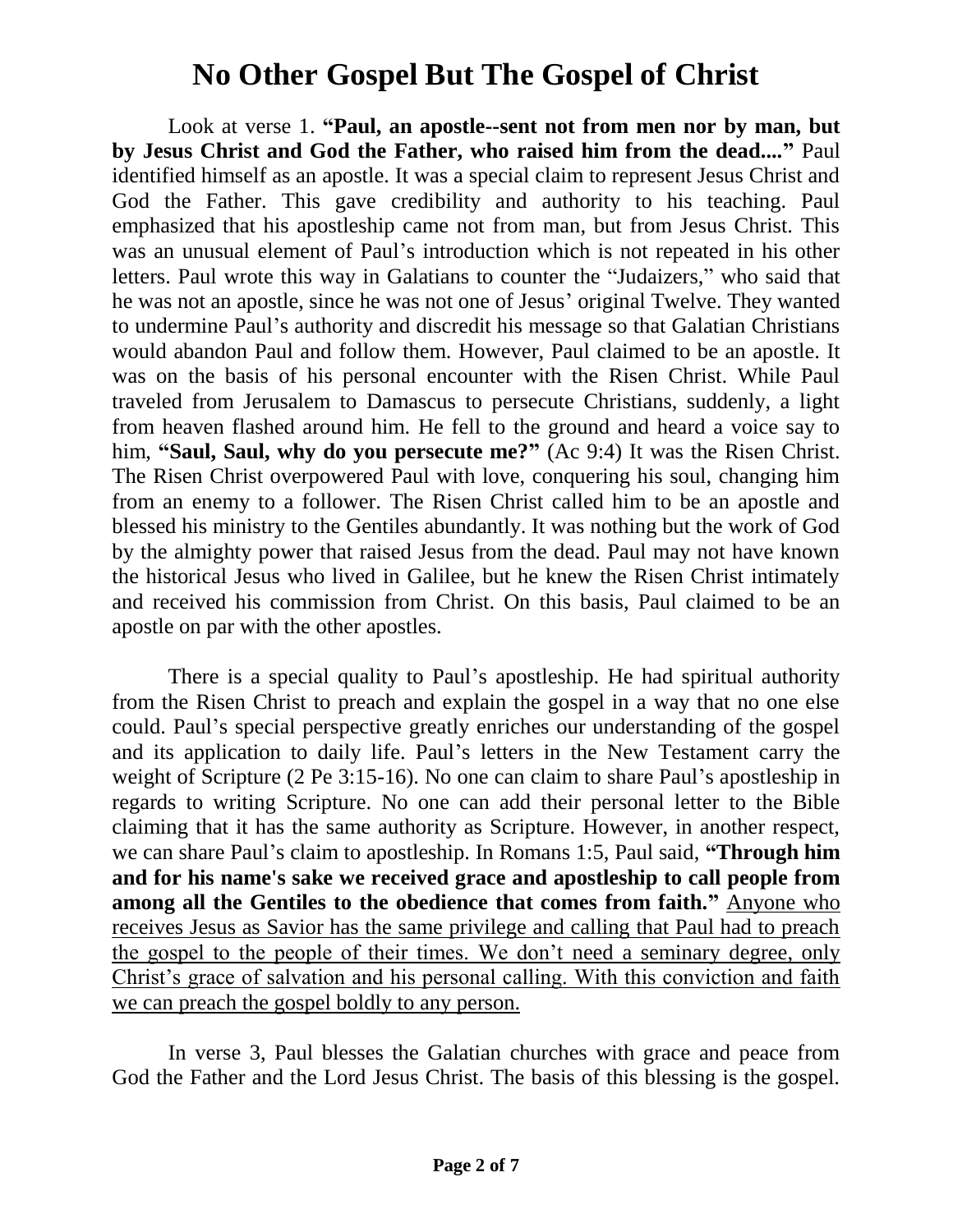When we examine verses 1-5 carefully, we find that Paul shared the core of the gospel with the Galatians very eagerly, from the very beginning of his letter.

Look at verses 4-5. **"...who gave himself for our sins to rescue us from the present evil age, according to the will of our God and Father, to whom be glory for ever and ever. Amen."** The Bible tells us that our real problem is a sin problem. Sin is like an invisible cancer of the soul that affects every human being. It cuts people off from God, the source of life, and eats away at the goodness of God in us. Though one sin may seem like an insignificant act, it enslaves a soul permanently. For example, to look at pornography just one time, to take dangerous drugs just one time, to betray a trust just one time, to steal one small thing, and the like can lead to a lifetime bondage that brings utter ruin. Sin finally brings death and eternal punishment in hell. This is the destiny of all people, for **"...all have sinned and fall short of the glory of God..."** (Ro 3:23). Though people suffer greatly from sin, there is no way to solve the sin problem. Psychology cannot solve it; neither can money, technology, reason, education, willpower, or medication. We are totally helpless to solve our sin problem. Yet, while we were helpless, Jesus Christ came to rescue us. Jesus came down from heaven and lived among us as a man. By experience, he came to understand us fully and deeply. Then Jesus went to the cross and died, shedding his blood. Christ's death paid the full price of the sins of all mankind. Then God raised him from the dead. In this way, Christ purchased our forgiveness of sins and reconciled us with God. Now we can call God "Father," as Paul repeats in verses 1,3,4. Jesus did this to obey God's will. God willingly sacrificed Jesus because he loves sinners. Thank you, Father God for sending Jesus to save us! Thank you, Jesus Christ, for forgiving all our sins through your death on the cross!

The gospel is not a man-made story. It has been accomplished according to the will of God. It is God's story. So we find the core of the gospel flowing through the Bible from the beginning to the end. Right after Adam's fall, God promised to send an offspring of woman who would crush the head of Satan (Gen 3:15). God promised Abraham that through his offspring all nations on earth would be blessed (Gen 12:3). God promised David to raise up from his offspring an eternal king who would reign on the throne of an eternal kingdom (2 Sam 7:13-16). Christ fulfilled all of these promises (Gal 3:8; Lk 1:32). Isaiah foretold that Christ would be pierced for our transgressions and wounded for our healing (Isa 53:5). John the Baptist said of Jesus, **"Look, the Lamb of God who takes away the sin of the world"** (Jn 1:29). Jesus repeatedly foretold his suffering, death and resurrection (Mk 8:31; 9:12; 9:31; 10:33-34) for the salvation of mankind. Peter and John proclaimed the forgiveness of sins through the death of Christ and eternal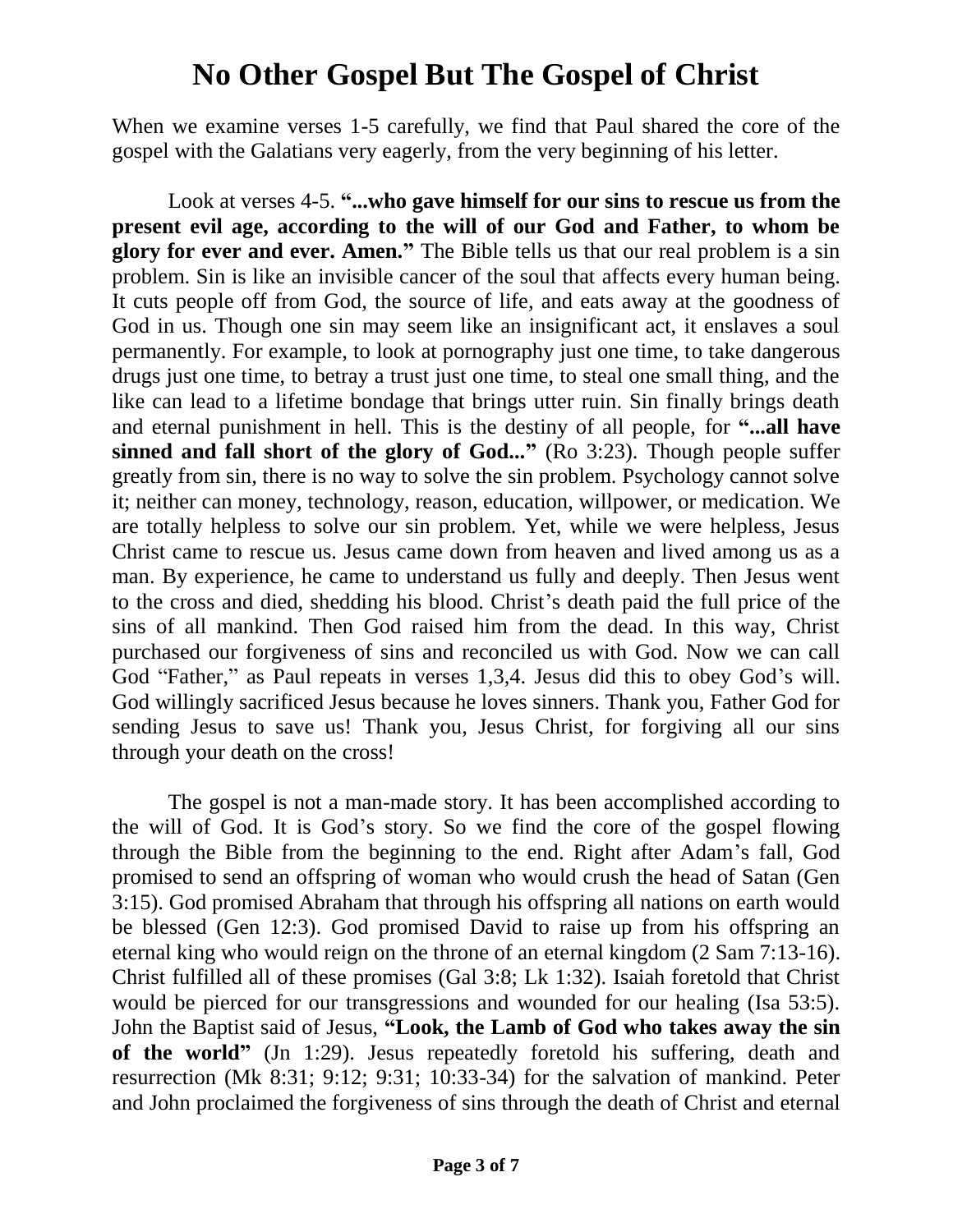life through his resurrection (Ac 2:38; Jn 3:16 et al.). The gospel may have been stated most clearly by Paul in 1 Corinthians 15:3b,4. It says, **"...that Christ died for our sins, according to the Scriptures, that he was buried, that he was raised on the third day according to the Scriptures...."** This is the core of the gospel. By this gospel we are saved, when we hold firmly to its truth.

### **II. The uniqueness of the gospel (6-10)**

In most of his letters, Paul thanks God for working in his audience and offers words of appreciation for them. Even in writing to the problem-filled Corinthian church he thanks God for working among them and admits that they are a very gifted community (1 Cor 1:4-7). But he does not do this with the Galatians. Instead, right after greeting them he begins to rebuke them. It was to bring them back to their senses. Then Paul challenged them to believe the uniqueness of the gospel of Christ.

Let's read verses 6-7. **"I am astonished that you are so quickly deserting the one who called you by the grace of Christ and are turning to a different gospel--which is really no gospel at all. Evidently some people are throwing you into confusion and are trying to pervert the gospel of Christ."** Paul uses strong language to awaken a sense of problem in the Galatians. He says they have deserted God; they have turned to a different gospel; they are confused by those who have perverted the gospel. To understand the seriousness of their condition, we need to compare "the gospel of Christ" that Paul preached with "a different gospel" that the Judaizers preached.

Paul had preached the gospel of Christ to the Galatian believers on his first mission journey. The Book of Acts tells us how the Holy Spirit led Paul and Barnabas to Pisidian Antioch, Iconium, Lystra and Derbe (Ac 13-14). While the context of his message differed from place to place, the essence of Paul's message was that Christ died for our sins and God raised him from the dead. Whoever believes in Christ receives forgiveness of sins and is justified by God (Ac 13:26- 41). Many Gentiles accepted this message and received eternal life through Christ. Paul and Barnabas appointed elders in each church, committed them to the Lord, and returned to Syrian Antioch.

In Paul's absence, some people, called "Judaizers," came into the churches in Galatia. They taught new Gentile believers that faith in Christ was not enough. They said that unless the Gentiles were circumcised, and obeyed Moses' law, they would not be saved (Ac 15:1). This is what Paul calls "another gospel." The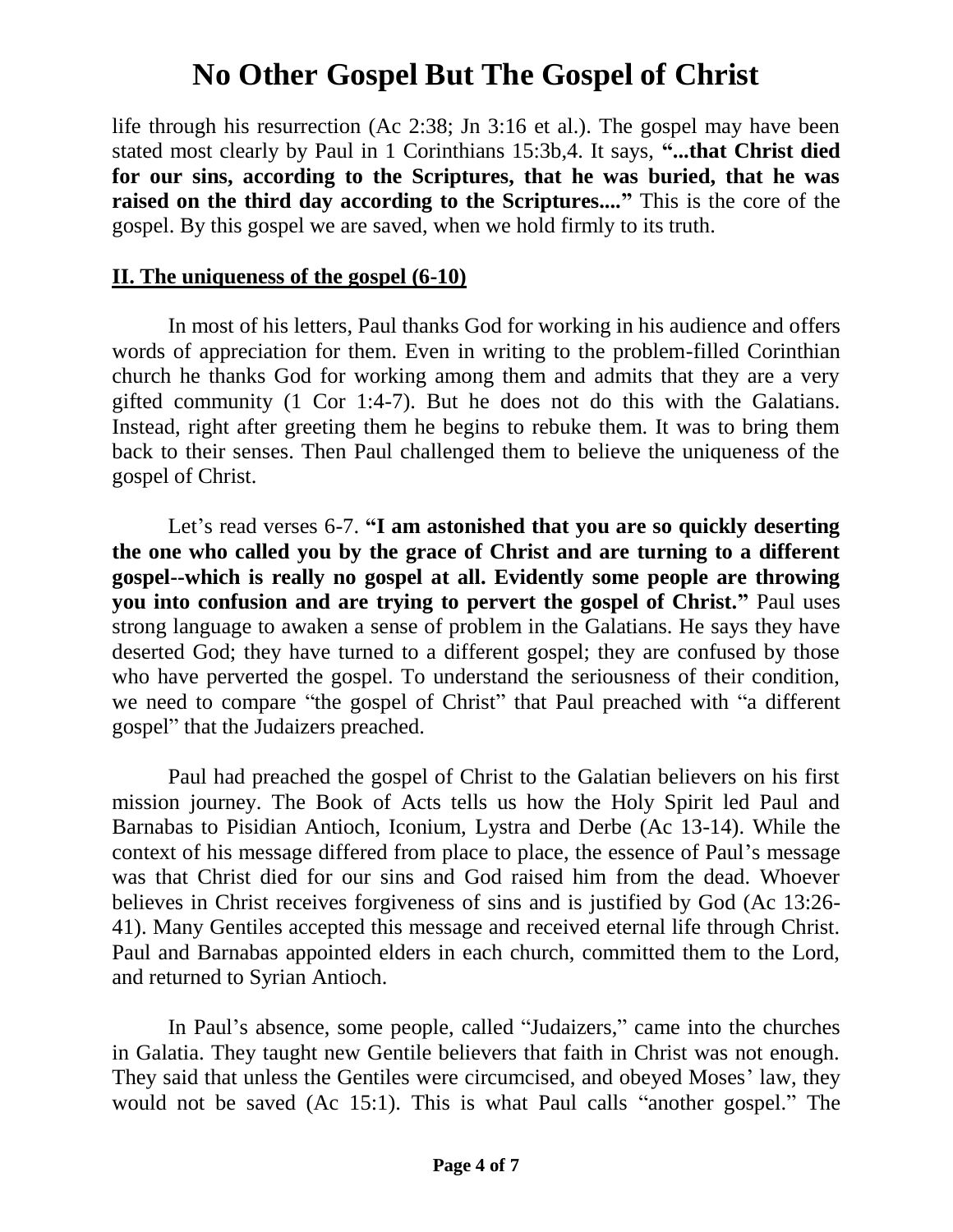Judaizers added an element of human work to the work of Christ as a matter of salvation. At first glance this may not seem to be a serious matter. The Judaizers did not deny Christ; they claimed to believe in Christ. But they added something to the gospel. To Paul, it was so serious that he called it "perverting the gospel."

Here we must realize that salvation comes totally from what Christ has done for us, not from anything we have done. All we do is believe in Christ. There is nothing we can add to the work of Christ. So we cannot claim any credit for our salvation. All glory belongs to Christ, and to God the Father who sent him. However, in our times, there are people who claim we must add something to the gospel. Some say that unless one is baptized in their church, that person is not saved. Others claim that some kind of specific spiritual experiences must accompany salvation. They are all adding to the gospel. We can also add to the gospel by taking pride in ourselves or our works. Some think they will go to heaven because they donate money to charity, volunteer at homeless shelters, pray at set times of the day, skip meals, make pilgrimages to holy sites, or spare the lives of insects. Some think they will merit heaven by being tolerant and supportive of others without discernment of good and evil. A popular video called "Firework," proposes the image that anyone can be a spark that inspires others by just being themselves, overcoming inhibitions. This is a kind of other gospel that emphasizes the authenticity of being as the way of salvation. It ignores the problem of sin and the need to be cleansed. We should remember that we are sinners, nothing but sinners, helpless to save ourselves. Yet God, in his great mercy, saved us through Christ by his grace. We are not saved because of anything we do. We are not saved because we write Bible testimonies, eat Daily Bread, deliver messages, teach the Bible well, evangelize students, go as missionaries, or endure UBF training for 30 years. These can be very helpful to our spiritual lives, but they do not merit our salvation. We are not saved because we have a title or position in the church, such as pastor, elder, missionary, shepherd, fellowship leader, or prayer servant. We are saved by Christ alone, through faith alone, by grace alone, for the glory of God alone. When we receive the gospel of God's grace it makes us thankful; it makes us humble; it fills us with love and inspires us to love God because he first loved us. But when we add any human effort to the gospel of Christ it makes us proud, self-righteous and ungrateful.

The temptation to magnify human merit along with Christ is very strong. It is also very deceptive. While sounding good, it leads people away from the gospel of Christ. When sinners glorify their polluted works God is greatly offended, perhaps more than he is by drug addiction or sexual immorality. We need to clearly discern this tendency and to regard it for the wickedness that it is. In verses 8-9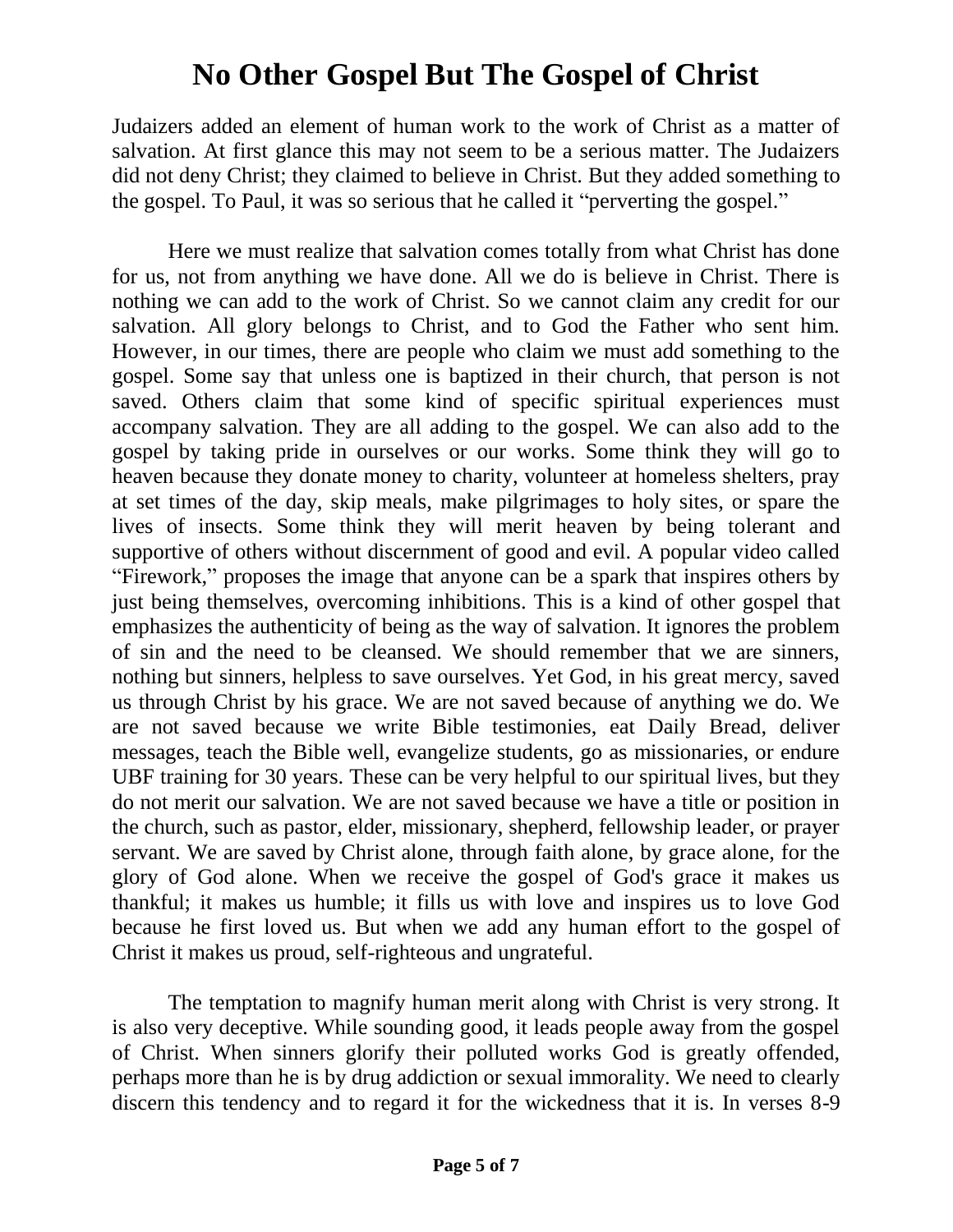Paul gives a strong warning. He says that no one can change the gospel of Christ, not Paul, not an angel from heaven, not anyone. Anyone who tries to change the gospel of Christ will be cursed by God--eternally condemned.

In verse 10, Paul revealed his motive in preaching the gospel so clearly. It was to please God. Paul rebuked sin in sinful men, magnified the grace of Christ and the mercy and love of God, and challenged people to repent and believe. This did not please people. In fact, it sometimes made people angry. However, this gave glory to God. When God was glorified, Paul was satisfied. Paul knew that salvation comes only from God, only through the gospel of Christ. So he preached it clearly, regardless of human response. In this part we mainly learn that the gospel is God's unique message of salvation for sinful men. It is the only way God has provided for people to be saved. We must hold on to the gospel of Christ alone, regardless of other ideas that are circulating and regardless of people's response to the gospel. We must also teach and influence others to do the same.

#### **III. The revelation of the gospel (11-24)**

In this part, Paul tells us why the gospel he preached is true and how he received it. It was to help the Galatians come back to the true gospel.

Look at verses 11-12. **"I want you to know, brothers and sisters, that the gospel I preached is not of human origin. I did not receive it from any man, nor was I taught it; rather, I received it by revelation from Jesus Christ."** Here Paul clearly explains why the gospel of Christ is unique. It is because it came from God, not men. Who is God? God is the Creator and we are creatures. God is holy and we are fallen sinners. God is perfect and we are full of mistakes. God is eternal and the source of all wisdom and we are but a mist that appears for a while then vanishes. So we must respect God's words more than our human ideas. Paul received the gospel which came from God by the direct revelation of Christ. Paul did not formulate a theory from his Jewish education. He was not taught it by some guru. It was revealed to him directly by Jesus Christ. Christ revealed what Paul could never have figured out by himself. Paul simply received the revelation and passed it on. Since the gospel Paul preached was nothing but Christ's revelation, it was the true gospel.

In verses 13-17, Paul shares his personal testimony. He was once a zealous Jew who was crazy for Moses' law. He was just like the Judaizers. He wanted to destroy the church of God, thinking it was a dangerous cult. It was beyond imagination that he would be a gospel preacher. However, God called him by grace